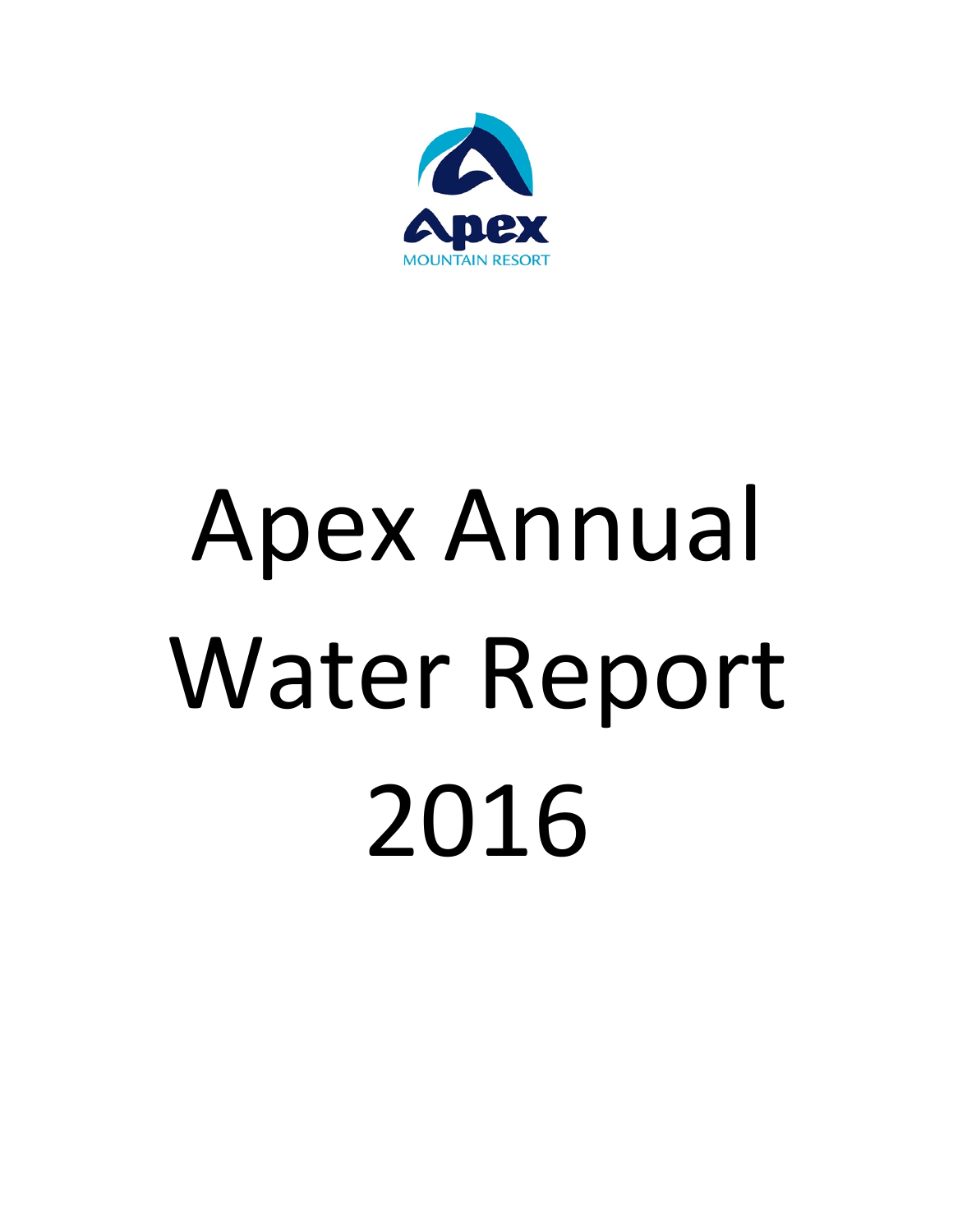

# DRINKING WATER SYSTEM ANNUAL REPORT

| <b>Reporting Period:</b>                       | January 1, 2016 – December 31, 2016 |
|------------------------------------------------|-------------------------------------|
| Water System Name:<br>(Facility Name)          | Apex Mountain Resort Water System   |
| <b>Water Supplier Name:</b><br>(as per permit) | Apex Mountain Resort Water System   |
| Water System Owner:                            | <b>Apex Mountain Resort</b>         |
| <b>Email Address:</b>                          | shawn@apexresort.com                |
| Phone Number:                                  | 250 292-8222                        |

# **Bacteriological Testing Completed During This Reporting Period:**

Bacteriological Results attached to this report -Yes

# **Immediate Reporting Standard Failure (E. coli positive test result)**

Immediate Reporting Standard Failure (IRSF) recorded - No positive E. coli test in 2016.

# **Chemical Testing Completed During This Reporting Period:**

Most recent chemical analysis attached to this report  $-$  No

# **Chemical Parameters Measured Above (exceeding) the Guidelines:**

Chemical parameters tested exceed the Maximum Acceptable Concentrations (MAC) or Aesthetic Objectives – No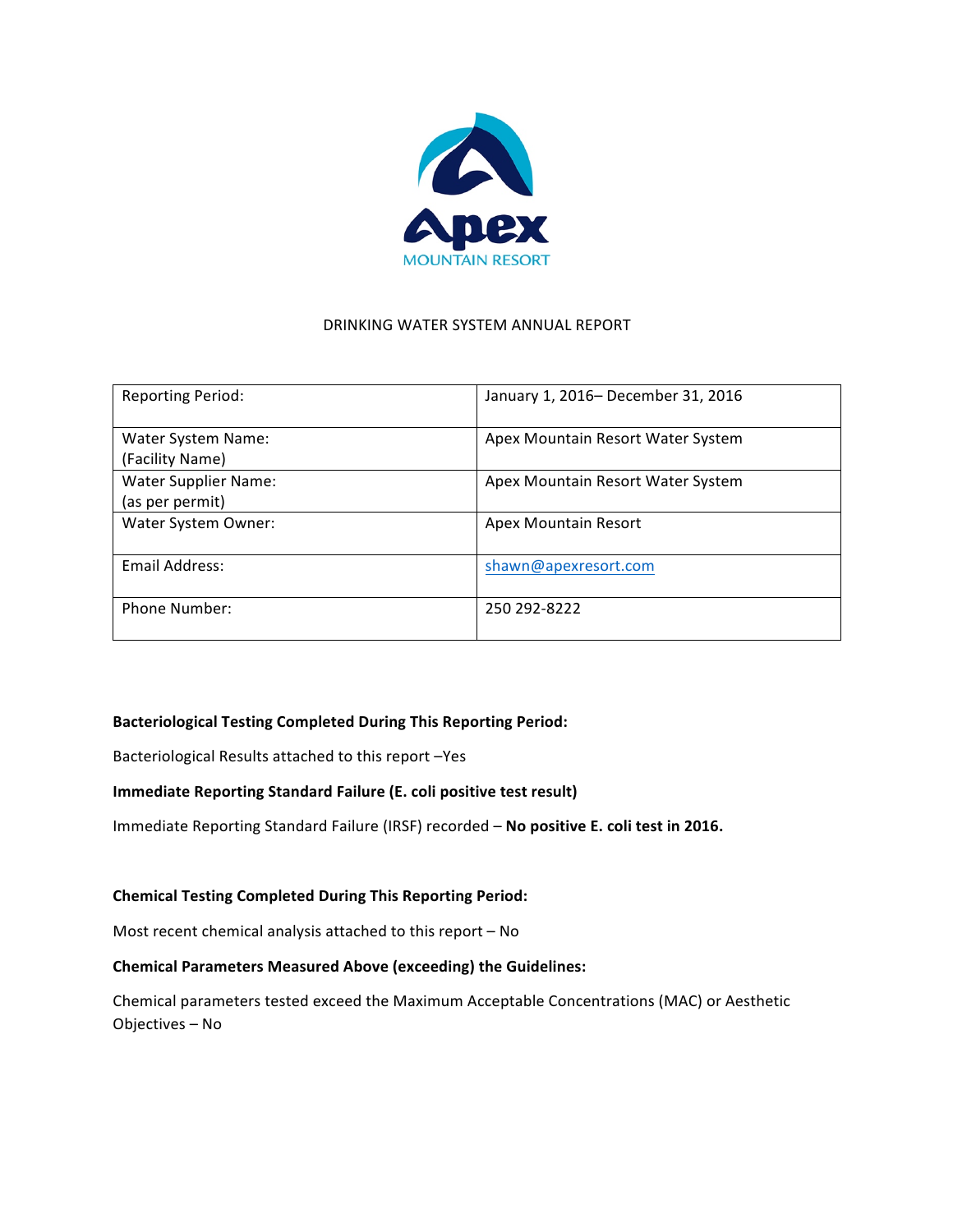## **ADDITIONAL TESTING** - **Yes**

| Description of parameter<br>& reason for sampling | Comments                                                   |
|---------------------------------------------------|------------------------------------------------------------|
| February 11, 2016                                 | Raw water Sample from filtration, unfiltered lake<br>water |
| September 19, 2016                                | Raw water Sample from filtration, unfiltered lake<br>water |
|                                                   |                                                            |

# **WATER QUALITY COMPLAINTS – NONE**

| Date | Water quality complaint          | Corrective action taken |
|------|----------------------------------|-------------------------|
|      | (i.e. taste, odour, colour, etc) |                         |
|      |                                  |                         |
|      |                                  |                         |
|      |                                  |                         |

# **OPERATION PROBLEMS -**

| Incident Date | Problem          | <b>Actions Taken</b> | Corrected By                                                            |
|---------------|------------------|----------------------|-------------------------------------------------------------------------|
| March 6, 2016 | Water main break | Boil water advisory  | Water main repaired. 10<br>feet of pipe was replaced<br>in lower system |
|               |                  |                      |                                                                         |

# **Water System Description**

Sources of Raw Water

Groundwater

 $\checkmark$  Surface water

Other (specify)

 $\checkmark$  Does the drinking Water System have Disinfection? \_\_x \_\_ Yes \_\_\_\_No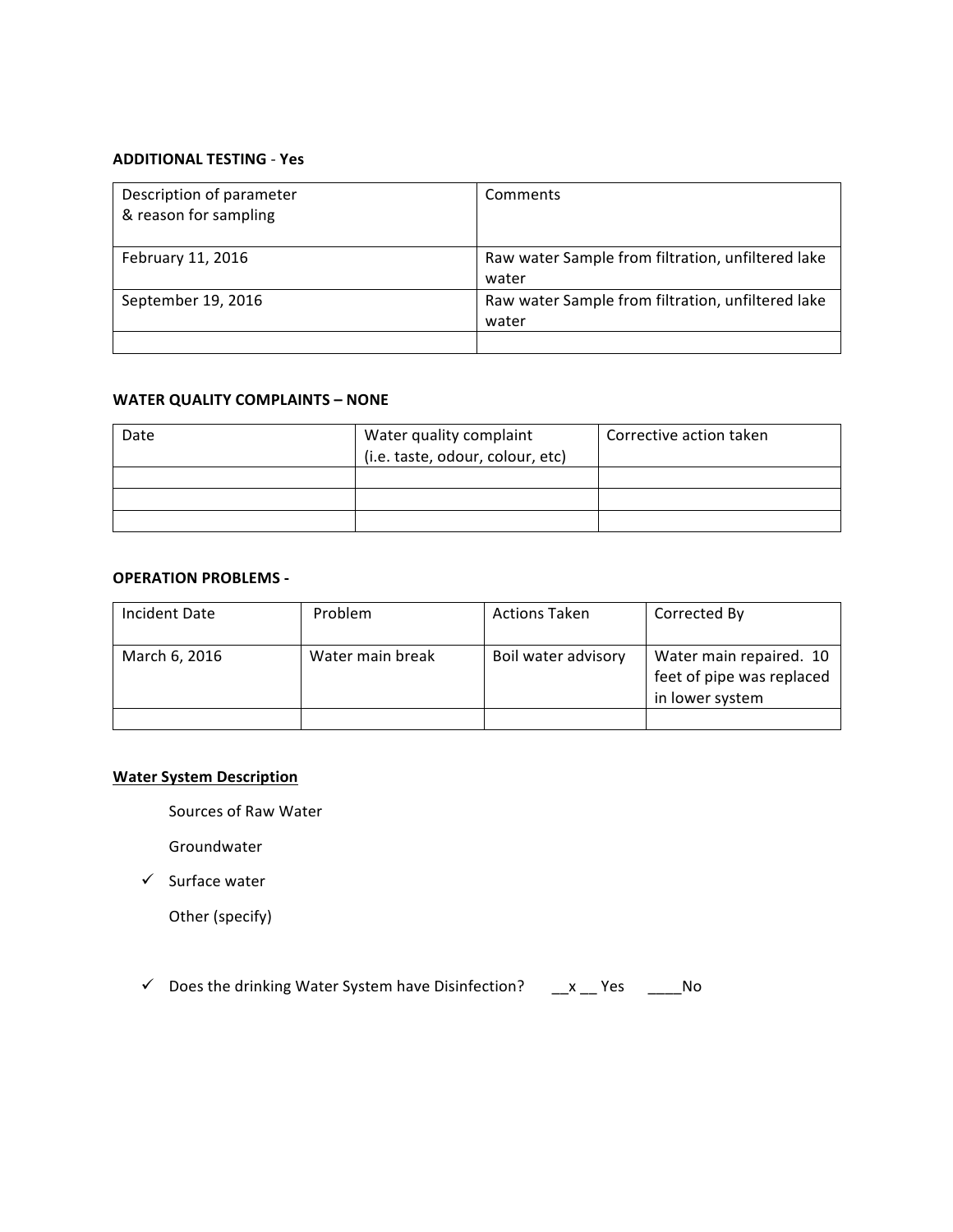## **Disinfection Methods**

- $\checkmark$  Chlorination
	- Ultraviolet light
	- **Ozonation**
	- Other (specify)

Does the drinking Water System have Filtration  $x_2 - x_3 = 0$  No

## **Filter Type**

- $\checkmark$  Cartridge filter (1 micron, 5 micron, 10 micron)
- $\checkmark$  Sand Filtration

Reverse Osmosis

Carbon Filter

Other (specify)

## **MAJOR EXPENSES INCURRED DURING THE PERIOD COVERED BY THE REPORT**

| <b>Major Expenses</b>           | <b>Details</b>                                 |
|---------------------------------|------------------------------------------------|
| Water main repair               | Replacement of cracked water main on the lower |
|                                 | system                                         |
| Water Valve repair              | At the intersection of Whitetail Rd and Apex   |
|                                 | Mountain Rd                                    |
| Installed two sampling stations | One was installed at the end of Cahill Rd. the |
|                                 | other was installed at Clearview Rd            |

# ADDITIONS / CHANGES TO THE SYSTEM THAT HAVE BEEN MADE FOR THIS REPORTING PERIOD

| Additions/Changes                                             | Details |
|---------------------------------------------------------------|---------|
| Shawn Whitty received his Level 2 Filtration<br>certification |         |
|                                                               |         |
|                                                               |         |

#### **Water Samples 2014**

| Date Sampled | Location | <b>Chlorine Free</b> | <b>Coliforms</b> | E.Coli |
|--------------|----------|----------------------|------------------|--------|
|              |          |                      | Total            |        |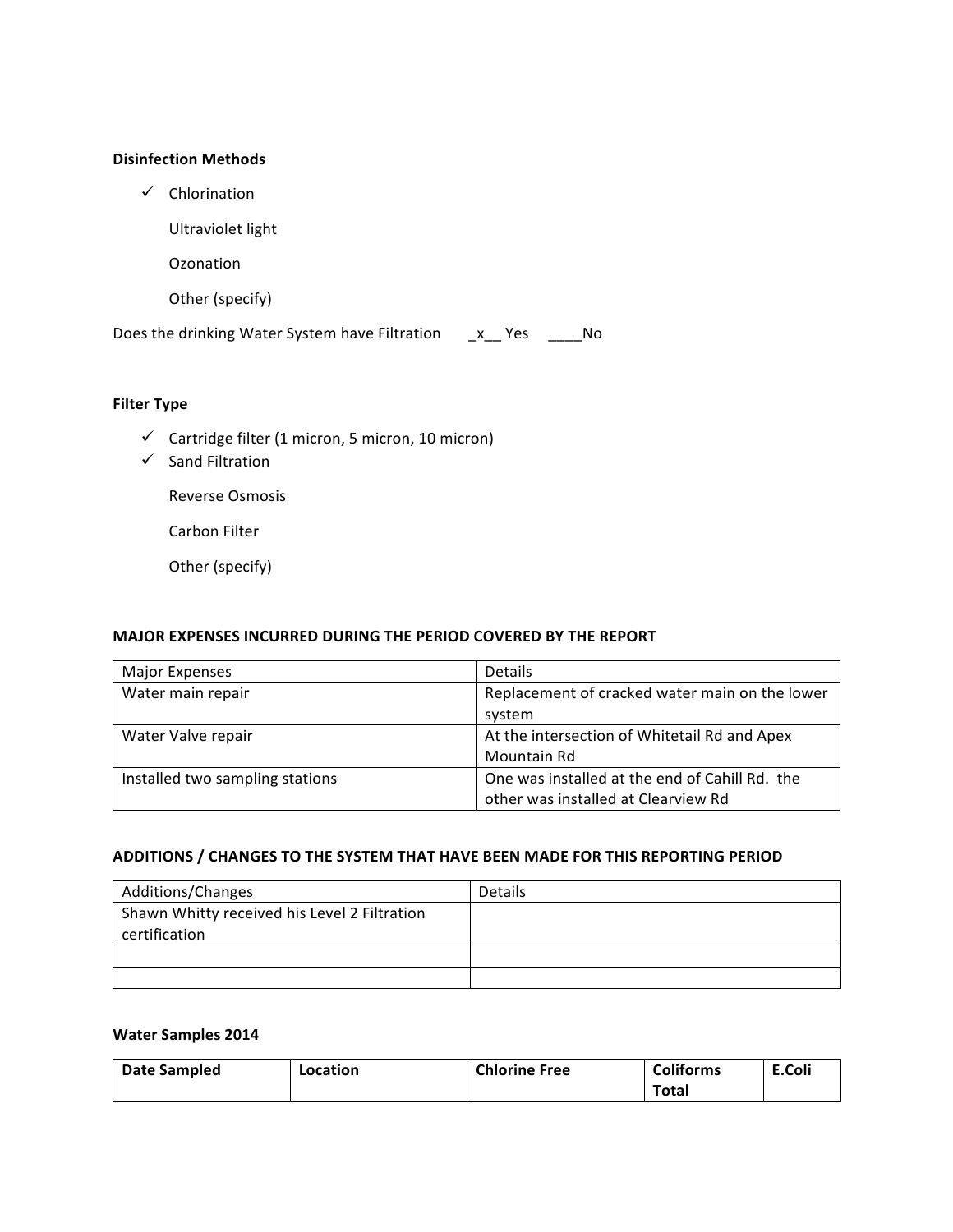| January 6, 2016   | Apex Maintenance<br>Shop             | .91  | <1       | <1       |
|-------------------|--------------------------------------|------|----------|----------|
| January 10, 2016  | Apex Office                          | .61  | <1       | <1       |
| January 21, 2016  | <b>Apex Filtration Plant</b>         | 1.09 | <1       | <1       |
| January 28, 2016  | <b>Apex Maintenance</b><br>Shop      | 1.10 | <1       | <1       |
| February 11, 2016 | Raw Lake Water                       | none | <1       | <1       |
| February 11, 2016 | <b>Apex Filtration Plant</b>         | 1.37 | <1       | <1       |
| February 18, 2016 | <b>Apex Maintenance</b><br>Shop      | 1.20 | <1       | <1       |
| February 25, 2016 | <b>Apex Administration</b><br>Office | .48  | <1       | $\leq 1$ |
| February 29, 2016 | Apex Maintenance<br>Shop             | 1.12 | <1       | <1       |
| March 03, 2016    | <b>Apex Filtration Plant</b>         | 1.03 | <1       | <1       |
| March 07, 2016    | Apex Maintenance<br>Shop             | 1.43 | <1       | <1       |
| March 07, 2016    | 123 Clearview Cres                   | 1.21 | <1       | <1       |
| March 07, 2016    | 104 Cahill Cres                      | .43  | <1       | <1       |
| March 17, 2016    | <b>Apex Administration</b><br>office | .79  | <1       | <1       |
| March 24, 2016    | Apex Maintenance<br>Shop             | 1.14 | <1       | <1       |
| March 31, 2016    | Apex Maintenance<br>Shop             | .70  | <1       | <1       |
| April 7, 2016     | <b>Apex Administration</b><br>office | .80  | <1       | <1       |
| April 14, 2016    | <b>Apex Filtration</b>               | 1.05 | <1       | <1       |
| April 18, 2016    | Apex Maintenance<br>Shop             | .86  | <1       | <1       |
| April 26, 2016    | <b>Apex Administration</b><br>office | .32  | <1       | ${<}1$   |
| May 7, 2016       | Apex Maintenance<br>Shop             | .44  | $\leq 1$ | $\leq 1$ |
| May 12            | <b>Apex Maintenance</b><br>Shop      |      | <1       | <1       |
| May 18, 2016      | <b>Apex Filtration Plant</b>         | 1.25 | ${<}1$   | $\leq 1$ |
| May 26, 2016      | <b>Apex Administration</b><br>office | .25  | <1       | <1       |
| June 2, 2016      | <b>Apex Filtration Tank 4</b>        | 1.61 | <1       | <1       |
| June 9, 2016      | <b>Apex Administration</b><br>Office | .21  | <1       | $\leq 1$ |
| June 16, 2016     | <b>Apex Maintenance</b><br>Shop      | .74  | ${<}1$   | $\leq 1$ |
| June 20, 2016     | <b>Apex Administration</b><br>office | .43  | $<1\,$   | ${<}1$   |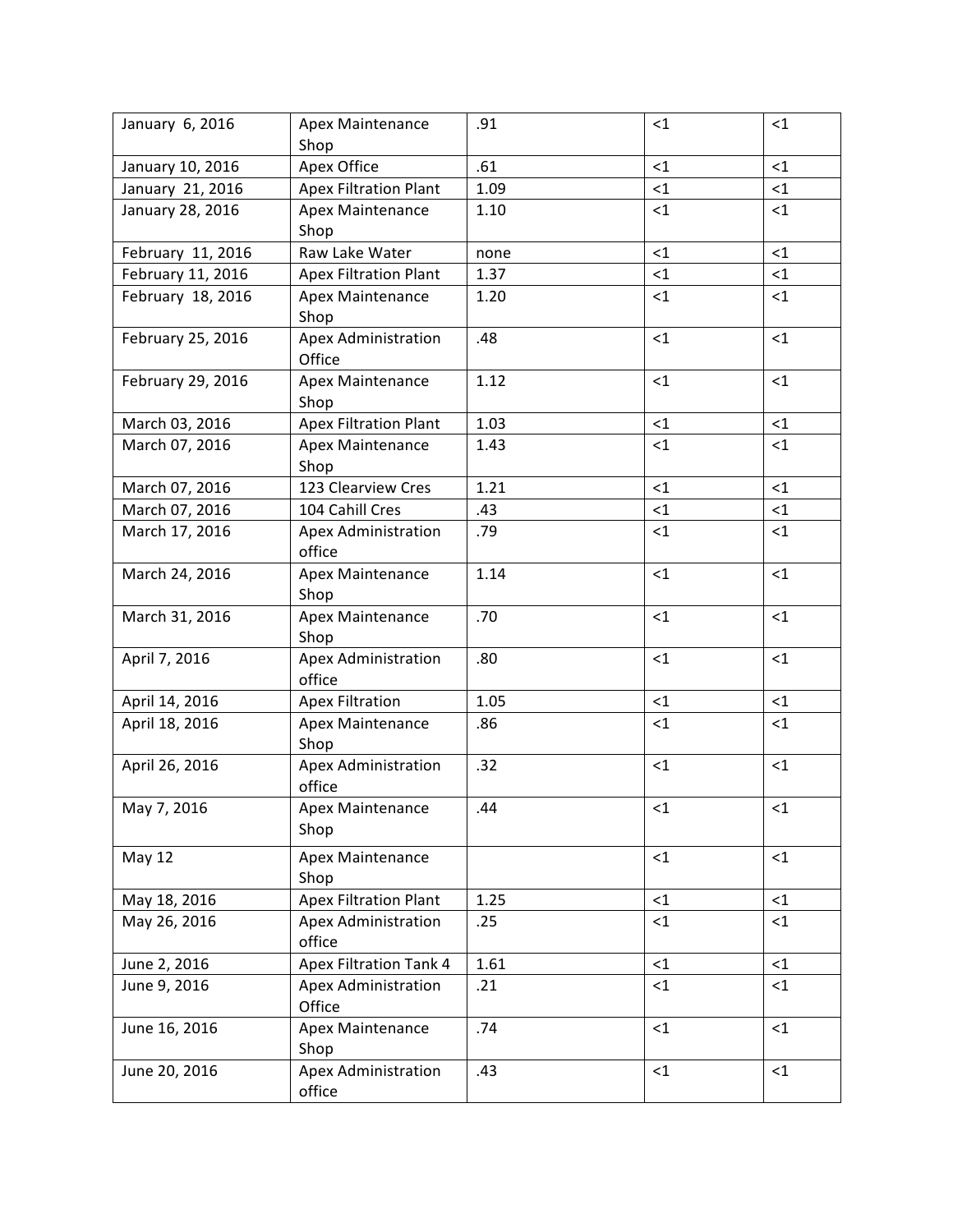| June 28, 2016      | <b>Apex Maintenance</b><br>Shop      | .64                                                                                                                    | <1       | <1       |
|--------------------|--------------------------------------|------------------------------------------------------------------------------------------------------------------------|----------|----------|
| July 14, 2016      | <b>Apex Maintenance</b><br>Shop      | Sample did not arrive<br>in time                                                                                       |          |          |
| July 21, 2016      | <b>Apex Filtration</b>               | 1.15                                                                                                                   | <1       | <1       |
| July 26, 2016      | Apex Maintenance<br>Shop             | 1.05                                                                                                                   | <1       | <1       |
| August 2, 2016     | <b>Apex Maintenance</b><br>Shop      | .64                                                                                                                    | <1       | <1       |
| August 11, 2016    | Did not arrive in time               |                                                                                                                        |          |          |
| August 17, 2016    | <b>Apex Administration</b><br>office | .21                                                                                                                    | <1       | <1       |
| August 22, 2016    | Apex Maintenance<br>Shop             | unavailable                                                                                                            | <1       | <1       |
| September 1, 2016  | Apex Administration<br>Office        | .21                                                                                                                    | <1       | <1       |
| September8, 2016   | Apex Maintenance<br>Shop             | .72                                                                                                                    | <1       | <1       |
| September 12, 2016 | <b>Apex Filtration</b>               | 1.32                                                                                                                   | <1       | <1       |
| September 19, 2016 | <b>Apex Filtration Tank</b><br>#4    | 3.22                                                                                                                   | <1       | <1       |
| September 19, 2016 | Raw Lake Water                       | N/A                                                                                                                    | <1       | <1       |
| October 6, 2016    | <b>Apex Maintenance</b><br>Shop      | Sample did not arrive<br>in time                                                                                       |          |          |
| October 13, 2016   | <b>Apex Administration</b><br>Office | 0.03                                                                                                                   | <1       | <1       |
| October 20, 2016   | Apex Maintenance<br>Shop             | .54                                                                                                                    | <1       | <1       |
| October 26, 2016   | <b>Apex Administration</b><br>Office | .11                                                                                                                    | <1       | <1       |
| November 3, 2016   | <b>Apex Filtration Plant</b>         | 0.99                                                                                                                   | <1       | <1       |
| November 17, 2016  | <b>Apex Maintenance</b><br>Shop      | 1.42                                                                                                                   | <1       | <1       |
| November 24, 2016  | <b>Apex Filtration Plant</b>         | 1.32                                                                                                                   | <1       | <1       |
| December 9, 2016   | Apex Maintenance<br>Shop             | 1.56                                                                                                                   | $\leq$ 1 | $\leq$ 1 |
| December 15, 2016  | <b>Apex Administration</b><br>Office | 1.11                                                                                                                   | <1       | <1       |
| December 21, 2016  | Apex Maintenance<br>Shop             | 1.45                                                                                                                   | <1       | $\leq 1$ |
| December, 2016     | <b>Apex Administration</b><br>Office | Due to Christmas<br>holidays closure and<br>shipping schedule<br>shipping not possible<br>for last week of<br>December |          |          |